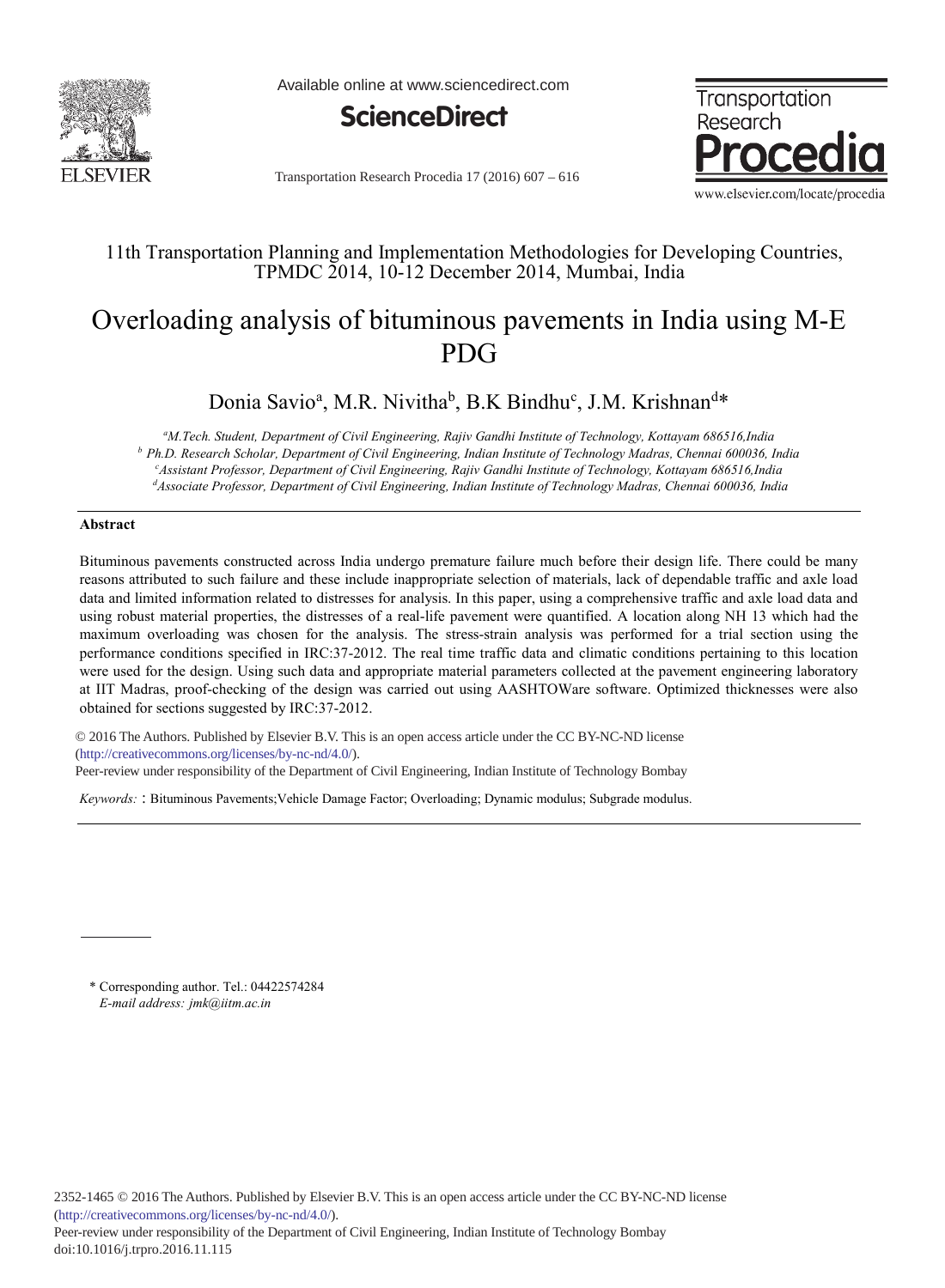#### 1. Introduction

The stress-strain response of a bituminous pavement depends on a number of factors including the properties of materials used in different layers, traffic on the pavement and the environmental conditions prevalent in the location. The stress-strain response is normally integrated with the distress transfer functions in bituminous pavement design. Any design process, especially the bituminous pavement design involves invoking considerable approximations related to the usage of design inputs as well as the solution methodology. A proper sensitivity analysis of the whole design process can yield details related to the robustness of these approximations in the final design process. In this work, attention is focused on the IRC method of pavement design using IRC:37-2012.

A major approximation in pavement design is related to the consideration of distresses in the pavement. In IRC:37-2012, rutting in subgrade and fatigue cracking initiated at the bottom of the bituminous layers are considered as the two predominant distresses. The fact that the pavements in India experience high pavement temperatures around 60°C and above for most duration in a year necessitates considering rutting in the bituminous layers also as a critical factor. Rutting of individual layers and total rutting should be taken as design criteria rather than the rutting in the subgrade. The other point of concern here is related to not considering the distress associated with top-down cracking. Top-down cracking can cause more damage to the pavement compared to bottom-up cracking. In India, this should be considered as an additional distress especially with the heavy axle loads, slow speeds and increased use of modified binders.

The material properties used in different layers is another area subjected to considerable approximation. It is well known that the material properties are dependent on a number of factors and these are related to the environmental conditions. For instance, the "modulus" parameter associated with bituminous mixtures depends on the pavement temperature prevalent in the field and the speed (rate of load application) of the vehicles. Though the variation of modulus with temperature has been addressed in IRC:37-2012, the variation of modulus with frequency has not been taken into consideration. Also for the granular layers, especially the subgrade, the modulus depends on the soil moisture content which eventually varies with rainfall in that location. Nevertheless, a constant value has been used in IRC:37-2012 for the entire design period to represent the subgrade modulus. Ignoring such factors in the material characterization can lead to under/over-estimation of the damage in the pavements.

Depending on the data available, one can use judiciously the traffic and axle load data in the pavement design process. There are at least two critical factors related to traffic one has to take into consideration before designing a pavement and they are vehicle class and axle load distribution. In India, information related to vehicle class distribution is available for most locations from the MoRTH website (MoRTH-2014). However, there is minimal information related to axle load distribution. The axle configuration and design of vehicles traversing the pavements in India are such that they tend to carry more than the approved axle loads.

 Axle overloading has been observed to cause a drastic increase in the pavement damage. The damage caused by a 100% overloaded vehicle was observed to be equivalent to 18 passes of a standard axle. The heavy vehicles which account only for 15 to 20% of the traffic spectrum cause 60% of the damage to the pavement (CSIR, 1997). It was also shown that, for a pavement having a design life of 15 years when subjected to 5% overloading, the design life can reduce to 12.3 years. Similarly, the same pavement if it was subjected to 10% and 20 % overloading, the design life reduced to 10.27 and 7.25 years respectively (Pais *et al*., 2013). The magnitude of damage was observed to be dependent on the vehicle class (Weissmann *et al*., 2013) and axle type (Salama *et al*., 2006). Many studies evaluated the impact of overloading by removing the overloaded vehicles from the traffic spectrum and recalculating the damage (Pais *et al*., 2013). Studies have also shown that there is significant improvement in the service life of a pavement when the legal axle limits are strictly enforced (Sharma *et al*., 1995). It is evident that the axle loads of the vehicles especially which are overloaded cause significant damage to the pavement. The pavement design should have a framework capable of handling the axle load distribution of vehicles so that one can quantify the influence of overloaded vehicles.

For the design of bituminous pavement, IRC:37-2012 has suggested IITPAVE software to perform stress-strain analysis for a given set of loading conditions and material properties. This software however, does not have provisions to perform a rigorous damage analysis incorporating such detailed information. In this method of design, the traffic spectrum is converted into equivalent number of repetitions of standard axles. The ratio of the load of any given axle to that of a standard axle raised to a power 'n' is used to calculate the equivalent number of repetitions of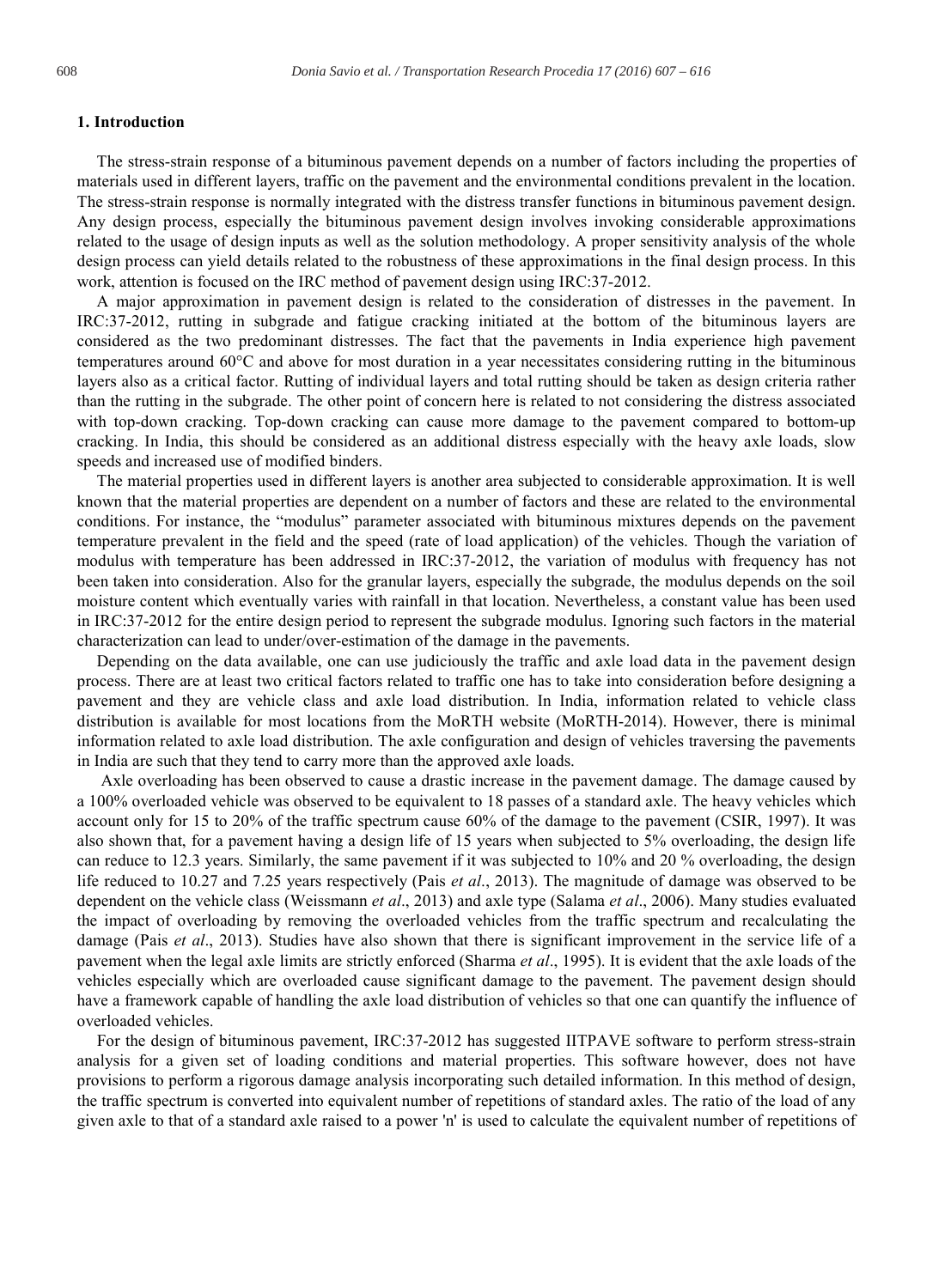a standard axle. The value of 'n' commonly used is 4. The validity of this value has been analysed in many studies. The value of 'n' has been observed to vary with the type of damage, type of axle and condition of the pavement (Archilla and Madanat, 2000; Prozzi and Madanat, 2004). Also, the damage caused by an overloaded vehicle has been observed to be higher than the damage caused by equivalent number of passes of standard axle. An ideal design procedure should place the actual axle loads on the pavement to evaluate the damage rather than using equivalence factors.

To perform a detailed stress-strain analysis incorporating most of the above discussed factors, sophisticated software solutions are required. The AASHTOWare software developed based on the M-E PDG framework (AASHTO 2012) is one such software which aids in a comprehensive pavement design. The distresses considered here are top-down cracking, bottom-up cracking, total rutting and rutting in bituminous layers. The material properties are also evaluated for smaller units of time considering the influence of environmental conditions and traffic. The bituminous materials are evaluated based on the pavement temperature, frequency of travel of the vehicle and ageing in bitumen with time. The subgrade modulus is evaluated for the soil water content using a separate infiltration and drainage model. Traffic is separated into different axle load groups for each axle type and vehicle class. This axle load group is then placed on the pavement and the damage is evaluated. A similar procedure is repeated for each axle load group for each axle type in each vehicle class using the incremental damage concept. The M-E PDG framework has also provisions to incorporate monthly variations in axle load distribution. Such provisions can effectively take into account the realistic traffic conditions prevalent in the field.

Understanding the influence of axle overloading considering the realistic material properties on top-down and bottom up cracking, total rutting and bituminous layer rutting is the focus of this paper. The stress-strain analysis was performed for a trial section chosen from the IRC catalogue to evaluate its performance conditions specified in IRC:37-2012. A real time traffic data collected from a selected highway in India was used. Using such data and using appropriate material parameters collected at the pavement engineering laboratory at IIT Madras, proofchecking of the design was carried out. To bench-mark the results with traditional analysis, the KENLAYER program was used and it was seen that overloaded traffic section with realistic material properties and temperature can result in completely different set of distresses. Using modified binder material properties, thickness optimization was also performed.

#### 2. Data collection and analysis

Data collection is the most important step for an efficient design of a bituminous pavement. The data collection here includes traffic data, material properties, and climate data. The analysis performed on the data to be used in various design procedures are also discussed in detail.

#### *2.1. Traffic data*

Traffic data was collected from M/s V.R TECHNICHE, Delhi and L&T IDPL, Chennai for three stretches in India NH 13 (1 location), NH 6 (7 locations) and NH 9 (2 locations). For each location, the vehicles were grouped into different vehicle classes based on their axle configuration. To calculate the percentage of overloading, the gross weight of each vehicle class was calculated knowing the axle configuration and the axle load specified for each axle type from IRC:3-1983. Two sections, one from NH 13 and another from NH 9 were identified which had the maximum and minimum percentages of overloading respectively (Table 1). To compare the influence of overloading, these two sections were considered for analysis.

| Vehicle type | <b>NH13</b> | NH <sub>9</sub> |
|--------------|-------------|-----------------|
| 2 axle       | 39.8        | 3.5             |
| 3 axle       | 94.9        | 24.4            |
| 4 axle       | 67.9        | 5.9             |
| 5 axle       | 100         | 54.5            |

Table 1. Percentage of overloading for each class.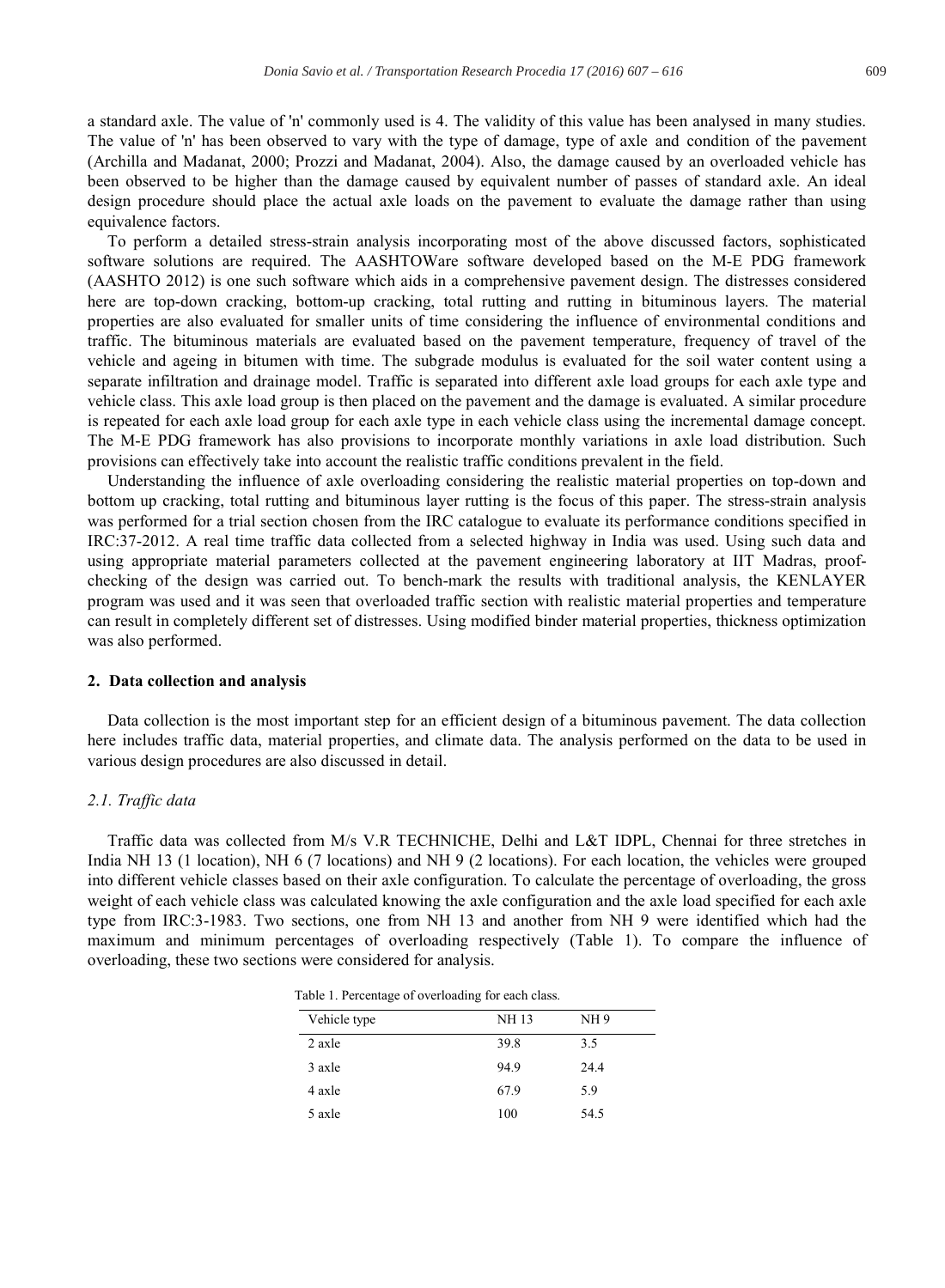| 6 axle | <b>NA</b> | 12Q<br>42.S<br>__ |
|--------|-----------|-------------------|
|        |           |                   |

 For pavement design as per IRC:37-2012, different multiplicative factors are used to convert different axle load and axle types into equivalent number of passes of standard axle (ESAL) of specified load. The design based on IRC:37-2012 guidelines, specifies the use of vehicle damage factors (VDF) while the AASHTO method of pavement design (NCHRP 1-37A, 2004) uses truck factors. One can obtain different VDF values depending on the method of calculation also. For instance, consideration of VDF separately for each vehicle class can provide different ESAL compared to one value for all vehicle classes. In this paper, the VDF and average truck factors (ATF) are calculated as specified in their respective standards and compared. There is negligible difference between the ATF used in AASHTO and the VDF specified in IRC as shown in Table 2. Since VDF and ATF can be used interchangeably, all further discussions are made using VDF.

|                        |         | ATF        |
|------------------------|---------|------------|
| With<br>overloading    | 5.46    | 5.2        |
| Without<br>overloading | 2.43    | 2.45       |
| With<br>overloading    | 1.84    | 1.82       |
| Without<br>overloading | 1.42    | 1.52       |
|                        | Traffic | <b>VDF</b> |

The effect of overloading is clearly reflected in Table 2. NH 13 having a higher percentage of overloading has higher VDF ( $\sim$ 3 times) compared to NH 9. To consider the influence of overloading on VDF, the axles which exceeded the allowable load were limited to the load specified in IRC:3-1983 and the VDF was recalculated. The actual traffic will be referred to as *'with overloading'* and the one with overloaded axles limited to legal axle limits will be referred as *'without overloading'* henceforth. It was noticed that when the overloaded axles were limited to legal axle limits, the reduction in VDF value was higher ( $\sim$  50%) for NH 13 compared to NH 9. This indicates that NH 13 has higher magnitude of load for the overloaded vehicles in addition to the percentage of overloading. The percentage of overloaded vehicles and the magnitude of load for the overloaded axles are both critical factors influencing the VDF value. Henceforth the analysis will pertain only to NH13.

#### *2.2. Material properties*

The material parameters for different layers are not constant throughout the design period for any given location. They vary with the climatic conditions prevalent at the selected location. For the subgrade layer, the variation in the CBR with moisture content has to be taken into consideration. The moisture content in the subgrade varies with precipitation and water table depth. The variation of resilient modulus with moisture content is given in Equation 1 based on the AASHTO method of pavement design (NCHRP 1-37A, 2004).

$$
\frac{M_R}{M_{Ropt}} = a + \frac{b-a}{1 + EXP\left(ln\frac{-b}{a} + K_m(S-S_{opt})\right)},
$$
\n(1)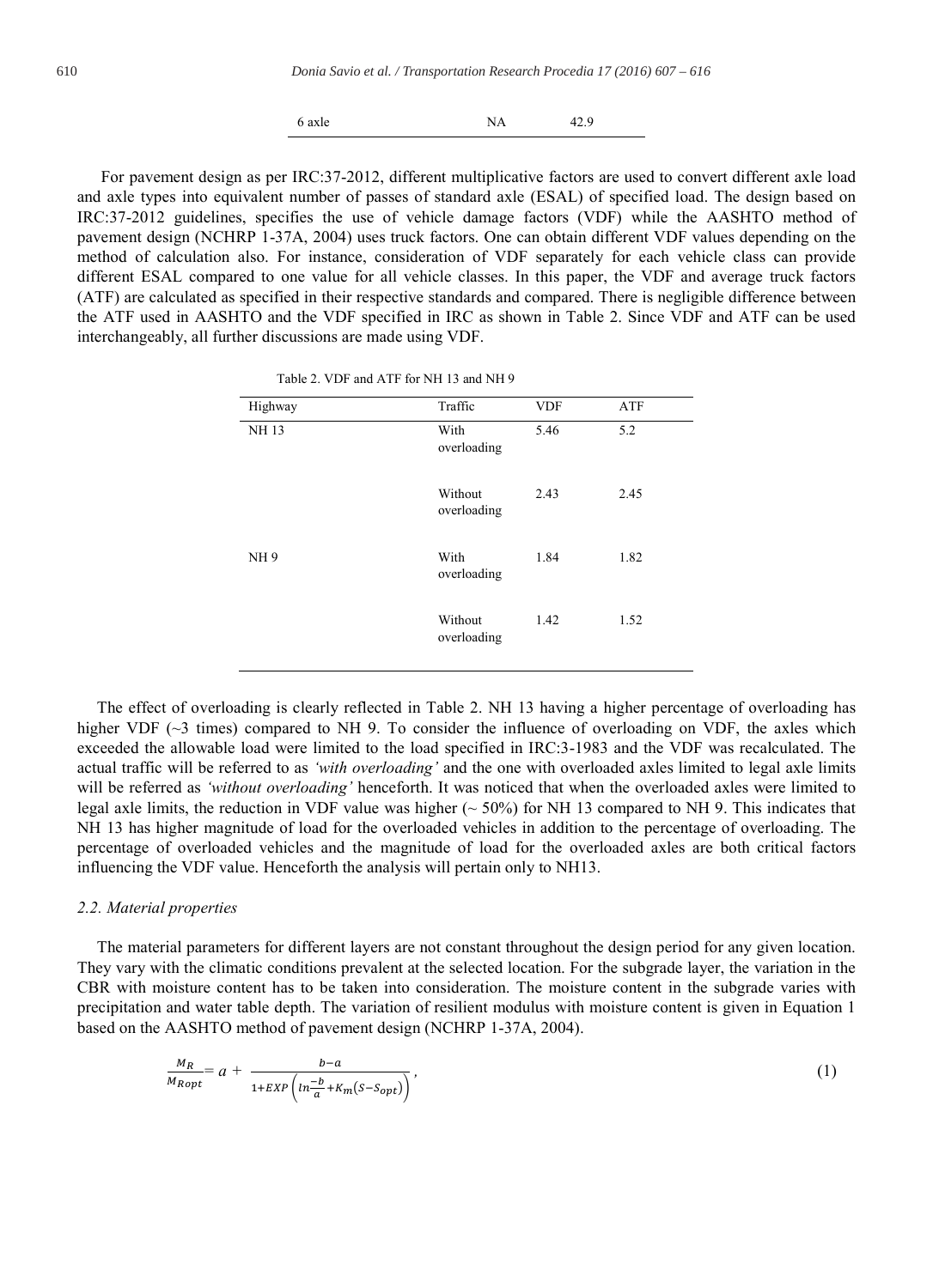where  $M_R$  is the resilient modulus at given condition,  $M_{Ropt}$  is the resilient modulus at optimum moisture content, a and b are the minimum and maximum values of  $\text{Log} \frac{M_R}{M_{\text{Ropt}}}$ , K<sub>m</sub> is the regression parameter and (S-S<sub>opt</sub>) is the variation in degree of saturation expressed in decimal. The values of a, b,  $K_m$  are specified in AASHTO (NCHRP 1-37A, 2004) for coarse grained soil as -0.3123, 0.3, 6.8157 respectively. The degree of saturation is obtained as the difference between the soil moisture content and optimum moisture content. The soil moisture content can be calculated knowing suction. Equation 2 gives the formula for soil suction (Huang, 2004).

$$
S = \beta p + (Z \times \gamma_w), \tag{2}
$$

where ' $\beta$ ' is the compressibility factor, 'p' is the overburden pressure, 'Z' is the distance between ground and the ground water table and ' $\gamma_w$ ' is the unit weight of water. The overburden pressure was taken as zero considering no vehicle on the pavement. From the graph relating soil suction and moisture content from AASHTO (NCHRP 1-37A, 2004), the moisture content was obtained knowing the suction. Taking optimum moisture content as 0.4, the degree of saturation was calculated as the difference between the field moisture content and the optimum moisture content. The soil type was considered as sand for this analysis. The seasonal variation in the subgrade modulus with soil moisture is given in Table 3.

Table 3. Subgrade and bituminous mixture modulus variation with climatic data

| Month     | Water<br>Table<br>(m) | Moisture<br>Content<br>(%) | Air<br>Subgrade<br>Pavement<br>Pavement<br>Modulus<br>Surface<br>Temper<br>Temperature at<br>(MPa)<br>$(^{\circ}C)$<br>ature<br>Temperat |               |          | Dynamic Modulus (MPa) |                                                      |      |            |                    |            |
|-----------|-----------------------|----------------------------|------------------------------------------------------------------------------------------------------------------------------------------|---------------|----------|-----------------------|------------------------------------------------------|------|------------|--------------------|------------|
|           |                       |                            |                                                                                                                                          | $(^{\circ}C)$ | ure (°C) | depth<br>$= 25$<br>mm | $depth =$<br>7-day average<br>112.5<br>maximum<br>mm |      |            | One day<br>minimum |            |
|           |                       |                            |                                                                                                                                          |               |          | BC                    | <b>DBM</b>                                           | BC   | <b>DBM</b> | BC                 | <b>DBM</b> |
| January   | 1.55                  | 0.25                       | 78.69                                                                                                                                    | 31.01         | 41.35    | 38.07                 | 30.92                                                | 2559 | 4035       | 8517               | 10998      |
| February  | 1.64                  | 0.25                       | 78.82                                                                                                                                    | 31.04         | 41.39    | 38.10                 | 30.95                                                | 2563 | 4022       | 8445               | 10803      |
| March     | 1.73                  | 0.24                       | 78.94                                                                                                                                    | 33.50         | 44.59    | 41.12                 | 33.58                                                | 2130 | 3449       | 8445               | 10647      |
| April     | 1.82                  | 0.24                       | 79.07                                                                                                                                    | 35.31         | 46.95    | 43.35                 | 35.53                                                | 1818 | 3031       | 6097               | 8185       |
| May       | 1.91                  | 0.23                       | 79.19                                                                                                                                    | 34.48         | 45.87    | 42.33                 | 34.64                                                | 1936 | 3198       | 5926               | 7988       |
| June      | 1.99                  | 0.22                       | 79.36                                                                                                                                    | 29.90         | 39.90    | 36.70                 | 29.72                                                | 2818 | 4315       | 6273               | 8357       |
| July      | 2.06                  | 0.24                       | 79.53                                                                                                                                    | 30.85         | 41.14    | 37.86                 | 30.74                                                | 2584 | 4102       | 6356               | 8445       |
| August    | 2.14                  | 0.21                       | 79.69                                                                                                                                    | 29.44         | 39.30    | 36.13                 | 29.23                                                | 2899 | 4424       | 6677               | 8650       |
| September | 1.95                  | 0.23                       | 79.29                                                                                                                                    | 28.97         | 38.69    | 35.55                 | 28.73                                                | 3015 | 4575       | 6591               | 8681       |
| October   | 1.75                  | 0.24                       | 78.89                                                                                                                                    | 29.95         | 39.97    | 36.76                 | 29.78                                                | 2788 | 4326       | 8241               | 10320      |
| November  | 1.56                  | 0.26                       | 78.44                                                                                                                                    | 28.97         | 38.69    | 35.55                 | 28.73                                                | 3006 | 4589       | 8681               | 10945      |
| December  | 1.37                  | 0.27                       | 78.32                                                                                                                                    | 28.18         | 37.66    | 34.58                 | 27.88                                                | 3216 | 4825       | 10107              | 12664      |

For bituminous layers, the resilient modulus of the mixture is specified at different temperatures in IRC:37-2012. Bituminous mixtures exhibit viscoelastic response and the choice of an appropriate material function which can cater to the influence of time and temperature is subject to controversies. At this point of time, the best known material function which could be used for stress analysis is dynamic modulus and in this work, the same will be used. The correctness of using dynamic modulus with haversine compression loading or resilient modulus using indirect tensile testing or stiffness modulus using beam bending test as an appropriate material property will fall outside the scope of this paper.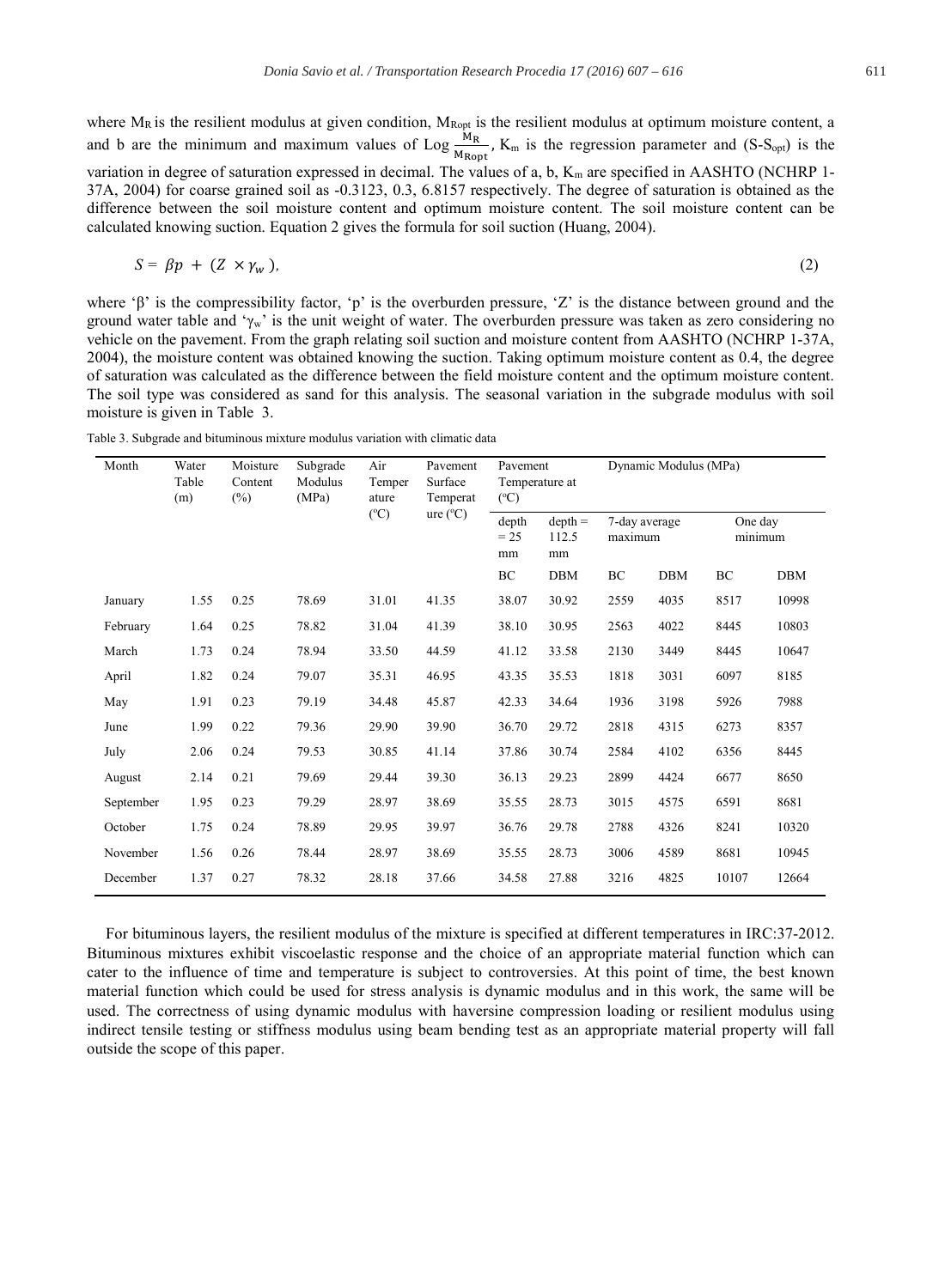The dynamic modulus is calculated as the ratio of the peak stress to peak strain when the material is subjected to a haversine compression loading. The phase angle of the material is also calculated in addition, which indicates the lag between the applied stress and the strain response. The dynamic modulus test is performed using an Asphalt Mix Performance Tester (AMPT) as per the provisional AASHTO standard given as part of NCHRP 9-29 project (PT 01, 2008). The dynamic modulus test can be performed at different temperatures and frequencies. The dynamic modulus values obtained at different temperatures and frequencies is used to construct a master curve. The principle of time temperature superposition is used to shift properties measured at different temperatures to a selected reference temperature. The shift factors for each temperature can be obtained from William-Landel-Ferry (WLF) equation as shown in Equation 3.

$$
Log ar = -\frac{(c_1) \times (T - T_0)}{c_2 + (T - T_0)},
$$
\n(3)

where  $a_T$  is the shift factor,  $C_1$  and  $C_2$  are the WLF constants, T is the actual temperature and  $T_0$  is the reference temperature.

The dynamic modulus values measured using AMPT available at pavement engineering laboratory, IIT Madras was used in this paper. The binders used to prepare the mix were VG30 and a modified binder, PMB-40. The dynamic modulus was calculated separately for BC and DBM mixes (Grade II) at frequencies ranging from 25 Hz to 0.01 Hz and at different temperatures from 5 to 55°C. The software RHEA was used to construct the master curve using dynamic modulus values. RHEA provides modified  $C_1$  and  $C_2$  values from which the shift factors can be calculated using Equation 3 to construct the master curve. The dynamic modulus for any desired temperature and frequency can be obtained from this master curve.

The pavement temperature has a seasonal variation and also spatial variation along the depth. The pavement temperature was calculated from air temperature using the regression equation developed for India (Nivitha and Krishnan, 2014) as shown in Equation 4.

$$
Pavement temperature = -0.7147 + 1.3023 \times air temperature + 0.1103 \times latitude \tag{4}
$$

The air temperature for Bangaluru (nearest point of data availability for the location chosen for NH13) was collected from Indian Meteorological Department (IMD), Pune. Daily maximum and minimum air temperatures were collected for a period of 2 years which were then used to calculate the pavement temperature using Equation 4.

It is well known that air temperature varies across different periods in a year and consideration of an average air temperature to calculate the pavement temperature can under/over-estimate the damage in the pavement. For instance, a location in southern part of India having moderate climate throughout the year will have a higher annual average pavement temperature (AAPT) compared to another location in northern part of India having extreme climates. The location having extreme climate will be more critical to both rutting and fatigue cracking compared to one with moderate climate. In this paper, the monthly variation in air temperature was considered for design. Rutting is mainly caused at high temperatures and cracking at low temperatures. To evaluate the damage due to rutting, the modulus values corresponding to 7-day maximum average pavement temperature as per SHRP (Kennedy et al., 1994) was used in analysis on a monthly basis. For fatigue cracking, the modulus value corresponding to the minimum pavement temperature was calculated for every month to evaluate the damage. The spatial variation along the depth is given by Equation 5 from SHRP (Kennedy et al., 1994).

$$
T_{d(max)} = [T_{s(max)} + 17.8 \, J[1-2.48(10^{-3})d + 1.085 \, (10^{-5})d^2 - 2.441 \, (10^{-8})d^3] - 17.8,\tag{5}
$$

where  $T_{d(max)}$  is the pavement temperature (°C) at depth 'd' and  $T_{s(max)}$  is the pavement surface temperature (°C) and 'd' is the depth from the surface (mm). The dynamic modulus values are shown in Table 3. From this Table, a considerable variation in pavement temperature (upto  $10^{\circ}$ C) can be observed between the surface and a depth of  $112$ mm from the surface. A high temperature on surface will make BC layer more susceptible to rutting and the increased modulus for DBM layer will increase the fatigue damage. This variation in pavement temperature has to be considered in calculating the dynamic modulus. One valid criticism of the manner in which the environmental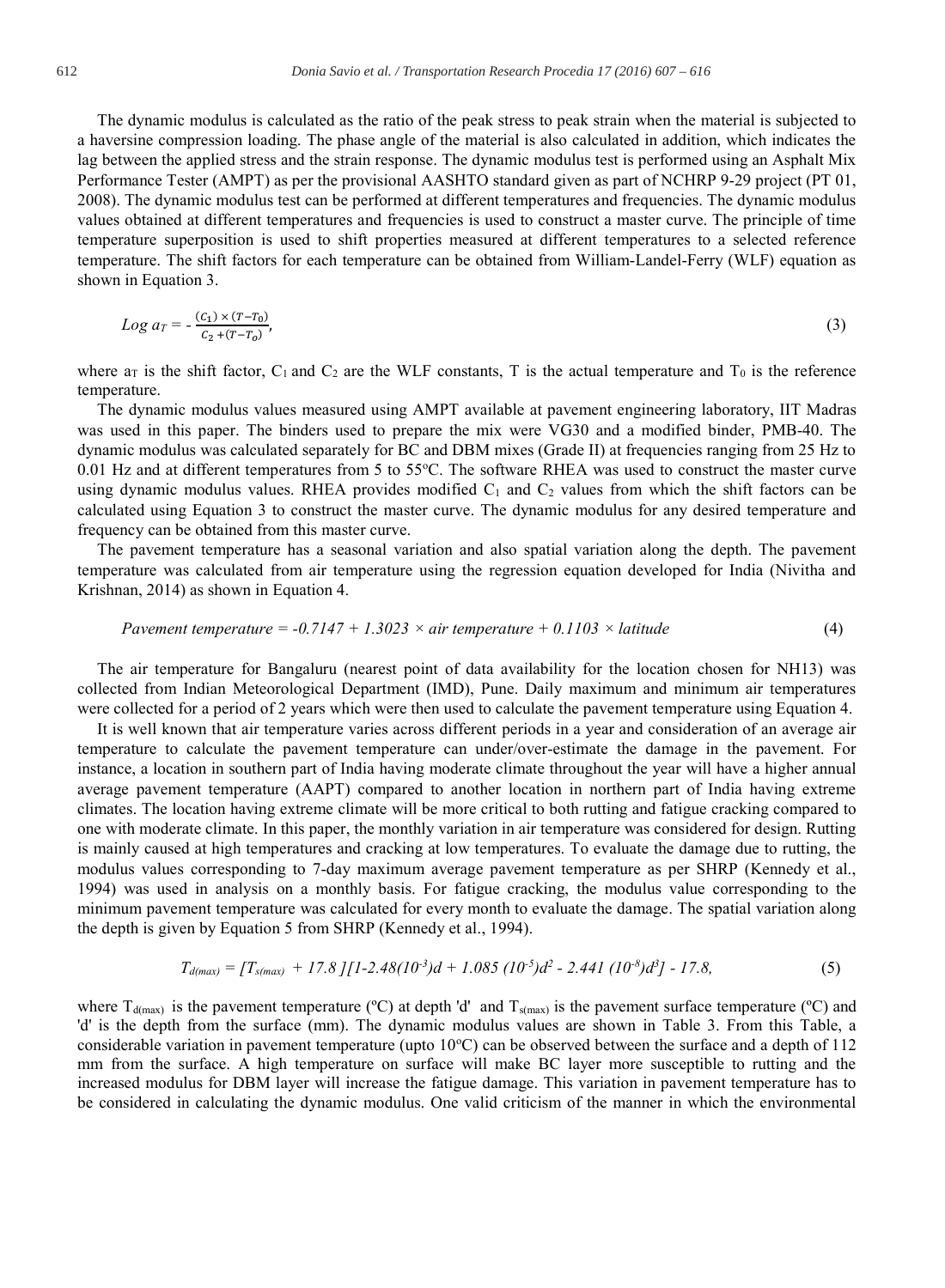factors have been considered here based on SHRP approach is that these are not applicable for Indian conditions. However, due to the non-availability of such field data, recourse is taken to rational approach available. The main idea is to qualitatively check for the influence of overloading and whether the existing pavement sections can handle such effect.

#### 3. Design based on IRC:37-2012

The first step here is the choice of a section based on the traffic data. The design was performed only for the selected location along NH 13. The traffic on NH13 was calculated in terms of ESAL and an appropriate section was chosen from the IRC:37-2012 catalogue assuming a CBR value. The pavement design performed is discussed for the following three cases.

Case 1: IRC method of design with the properties and values as specified in IRC:37-2012. This step will help in evaluating the capacity of the section for the specified traffic. The material properties used correspond to Table 4 here.

Case 2: In the second stage, the same IRC method of design is adopted but detailed material properties are taken into consideration as discussed in Section 2. This step will indicate the effect of approximations of material properties on the distresses. The material properties used correspond to Table 3 here.

Case 3: The third is the use of AASHTOWare which takes into consideration detailed material properties and traffic data.

The first two cases are discussed in this section and the third is discussed in Section 4.

The pavement was designed based on IRC:37-2012 using the material parameters specified by the standard. The VDF for NH 13 was obtained as 5.46. A design life of 15 years, annual growth rate of 5% and a lane distribution factor of 0.4 (4 lane road) were used to calculate the design traffic for NH 13. The design traffic calculated for this stretch is 200 msa. Since IRC suggests cross-sections only up to traffic of 150 msa, the design life was reduced to 13 years to get the traffic as 148 msa. An average CBR of 10% was assumed for NH 13 stretch since the CBR value is not readily available for this section. The modulus values for subgrade and granular layers were calculated using the equations available in IRC:37-2012. The AAAT for NH 13 was calculated as 24.26˚C and using Equation 4, the corresponding pavement temperature was calculated to be 35˚C. The modulus value for the bituminous layer corresponding to 35˚C was obtained as 3000 MPa from IRC:37-2012. The section corresponding to 150 msa traffic has the thickness for BC, DBM, subbase and subgrade as 50, 125, 250 and 200 mm respectively.

| Layer    | Thickness (mm) | Modulus value (MPa) | Poisson's ratio |
|----------|----------------|---------------------|-----------------|
| BC.      | 50             | 3000                | 0.35            |
| DBM      | 125            | 3000                | 0.35            |
| Base     | 250            | 234                 | 0.35            |
| Subbase  | 200            | 234                 | 0.35            |
| Subgrade | 500            | 77                  | 0.45            |

Table 4. Material parameters for different layers

The critical strains were calculated using the stress analysis software, KENLAYER. The critical strains for rutting and fatigue cracking were calculated at the locations suggested by IRC:37-2012 as shown in Table 5. When these strains were converted into the number of repetitions using the distress equations provided in IRC:37-2012, it was seen that the chosen section was safe in rutting but failed by fatigue cracking. The rutting capacity of the section was overestimated as only the rutting of the subgrade was considered in calculation of the strains. The influence of variation in material parameters on the distresses are also evident (Case 2) on the overloaded section. There is almost a decade difference in the horizontal tensile strain and almost two decades in vertical compressive strain when variation in material parameters was considered. When the strains were translated into the number of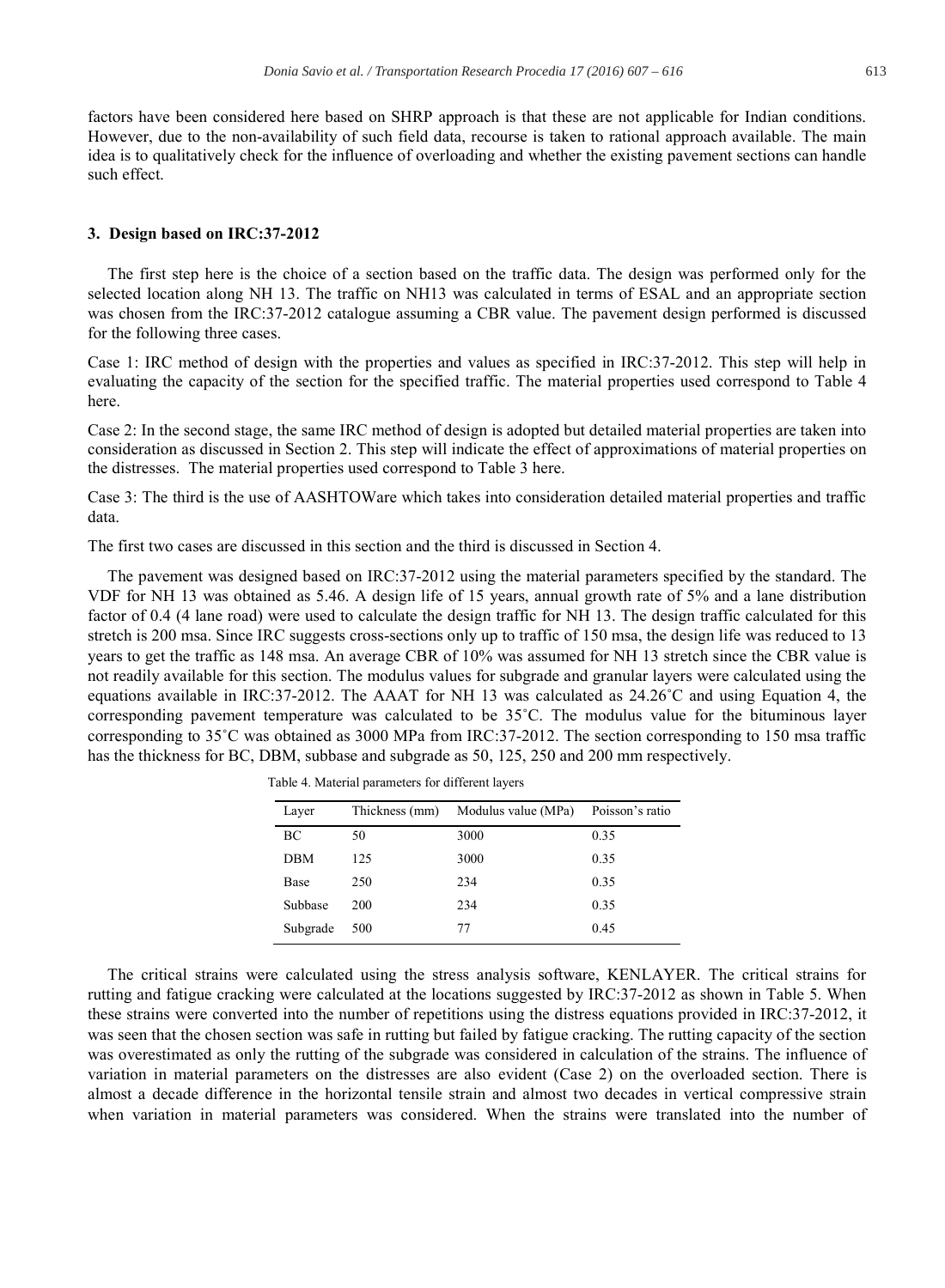repetitions, the number of repetitions to failure was found to be abysmally low. This shows that the damage analysis performed using KENLAYER considerably under-estimates the strains especially when conservative material parameters were used (Table 4). The effect of overloading was also not reflected in the damage evaluated with detailed material consideration. From Section 2.1, the variation in VDF between overloaded and non-overloaded section was observed and this is expected to be reflected in the damage. However, from the results, it can be understood that the magnitude of change in VDF upon limitation of overloaded axles is insensitive to the damage calculated using KENLAYER.

| Condition                                            | Horizontal<br>Tensile Strain | Vertical<br>Compressive Strain | No. of repetitions to<br>failure (Fatigue Cracking) | No. of repetitions to<br>failure (Rutting) |
|------------------------------------------------------|------------------------------|--------------------------------|-----------------------------------------------------|--------------------------------------------|
| Case 1: IRC inputs                                   | 1.496 E-04                   | 1.416 E-04                     | 5E6                                                 | 3973E6                                     |
| Case 2: Modified IRC inputs (with<br>overloading)    | $4.607 E-03$                 | 1.495 E-02                     |                                                     |                                            |
| Case 2: Modified IRC inputs<br>(without overloading) | 4.554 E-03                   | 1.483 E-02                     |                                                     |                                            |

Table 5. Critical strains from damage analysis

#### 4. Design based AASHTO method of pavement design

The traffic data required in this method of design are Annual Average Daily Traffic (AADT), axle configurations and axle load distributions for various axle types, axle configurations (general information regarding axle width, dual tyre spacing, tyre pressure, spacing for different axle types etc.), lateral wandering, information regarding wheel base and speed of the vehicle. The axle configuration and axle load data are required to be input separately for each vehicle class. The vehicle class specified by FHWA (2001) is used in this software and hence it is required to associate the axle configurations observed in the field under Indian conditions to specific FHWA classes. While there were identical axle configurations for most of the vehicle class, some cases, it was observed that the axle configuration of vehicles observed in India did not match with those of the axle configurations of the FHWA vehicle class. In order to incorporate those vehicles in design, the axles per truck option in AASHTOWare was used to convert one vehicle class to another. The percentage of vehicles in each vehicle class alone was then calculated. The axle load distributions were calculated separately for each vehicle class for each month in a year. For this purpose, class intervals are specified by AASHTO (NCHRP 1-37A, 2004) and the percentage of axles in each load interval were estimated. All these data were calculated from the traffic data available for NH 13. In this method of design, each axle load group was used directly to evaluate the damage eliminating the use of equivalency factors.

The material properties considered for the subgrade are Poisson's ratio, coefficient of lateral earth pressure, resilient modulus, soil gradation and other engineering properties. For bituminous layers, the dynamic modulus of the mix measured at different temperatures and frequencies are required. In addition, the binder properties can also be selected depending on the grading method used. Using this information, a master curve is developed by AASHTOWare. The mix properties used in this paper were obtained using AMPT and the binder properties such as the  $|G^*|$  and phase angle (δ) at different temperatures were obtained from oscillatory tests performed in a dynamic shear rheometer available at IIT Madras.

The different distress values obtained for NH 13 with and without overloading are provided in Table 6. The design life was kept as 5 years for all the analysis using AASHOTWare to enable optimization with reasonable thicknesses. The target values for total deformation and fatigue cracking were limited to 20 mm and 20% respectively. For all other distresses, the values specified by AASHTO (NCHRP 1-37A, 2004) were adopted. Only bottom-up cracking and rutting were considered as the critical distresses in IRC method of design. However, from AASHTOWare results, it is clear that rutting in bituminous layers and top-down cracking also play an equally significant role.

The difference in distresses between the overloaded and non-overloaded section is evident in this method of design. The reduction in distresses for the non-overloaded case is more significant for bottom-up and top-down cracking compared to rutting. However, both these section do not serve the design life of 5 years. To identify an optimal thickness of the pavement for a design period of 5 years, the thickness and material used for bituminous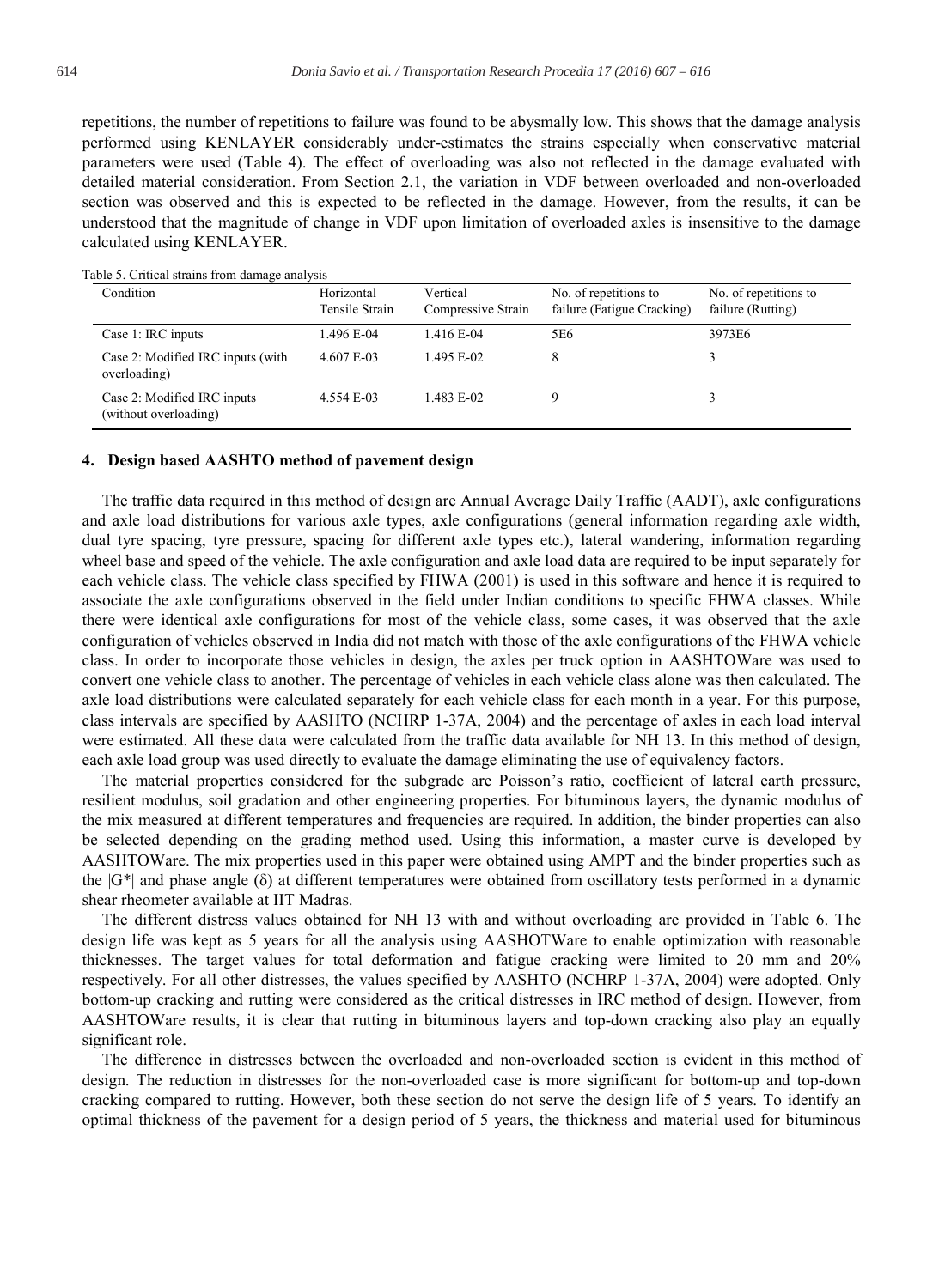layers were varied. Since deformation in bituminous layers and top down cracking were observed as the critical distresses, a modified binder was used for both the bituminous layers. The material properties related to the modified binders and the mixtures were used from the internal database of IIT Madras (Krishnan and Veeraragavan, 2014) and for want of space, they are not provided here. For overloaded case, when the layer thickness of BC layer was increased to 100 mm and that of DBM to 250 mm, the pavement section was expected to serve without any damage. For the section without overloading, a reduction in DBM thickness of 12.5 mm was observed compared to the overloaded section. For the optimized thickness, one can observe that all the distresses were within the target values.

| <b>Distress</b>                           | Target | With<br>overloading | Without<br>overloading | Optimization With<br>overloading | <b>Optimization Without</b><br>overloading |
|-------------------------------------------|--------|---------------------|------------------------|----------------------------------|--------------------------------------------|
| Terminal IRI                              | 2.70   | 2.4                 | 2.1                    | 1.9                              | 1.6                                        |
| Permanent Deformation (total)<br>mm       | 20     | 28.5                | 21.4                   | 15.8                             | 12.5                                       |
| AC bottom-up fatigue cracking<br>$(\%)$   | 20     | 27.2                | 20.65                  | 1.6                              | 1.5                                        |
| AC thermal cracking $(m/km)$              | 189    | 5.2                 | 5.15                   | 5.2                              | 5.2                                        |
| AC top-down fatigue cracking<br>(m/km)    | 378    | 1878                | 1053                   | 56.3                             | 52.3                                       |
| Permanent Deformation - AC<br>only $(mm)$ | 6      | 14                  | 11.6                   | 5.9                              | 5.6                                        |

Table 6. Material Parameters for different layers for NH 13

#### 5. Summary

A critical factor causing considerable damage to the pavement is the axle overloading. In this paper, the effect of overloading on the distresses was analysed with detailed consideration of material properties. The traffic data was analysed and the corresponding section suggested by IRC:37-2012 was chosen for the analysis. The distresses for this location were evaluated using KENALYER based on the IRC method of design for the properties specified by IRC:37-2012. The section failed by fatigue cracking, but was safe in rutting. When the realistic material properties such as seasonal variation in subgrade and binder and mixture modulus were taken into account, the strains were found to be considerably under-estimated when analysed using KENLAYER. There was also no significant difference observed between the overloaded and non-overloaded section. The clear difference in the distresses between overloaded and non-overloaded section were however quantified using AASHTOWare. The top-down cracking and rutting in bituminous layers were observed to be critical distresses, in some cases, even more significant than total permanent deformation and bottom-up cracking. The effect of axle overloading had significant influence on top-down and bottom-up cracking compared to rutting. Optimization carried out using AASHTOWare resulted in increased thicknesses for the pavement.

#### Acknowledgement

The authors thank Department of Science and Technology for funding this investigation. The grant number is DST/TSG/STS/2011/46.

The authors thank M/s V.R TECHNICHE, Delhi and L&T IDPL, Chennai for sharing the traffic and axle load data.